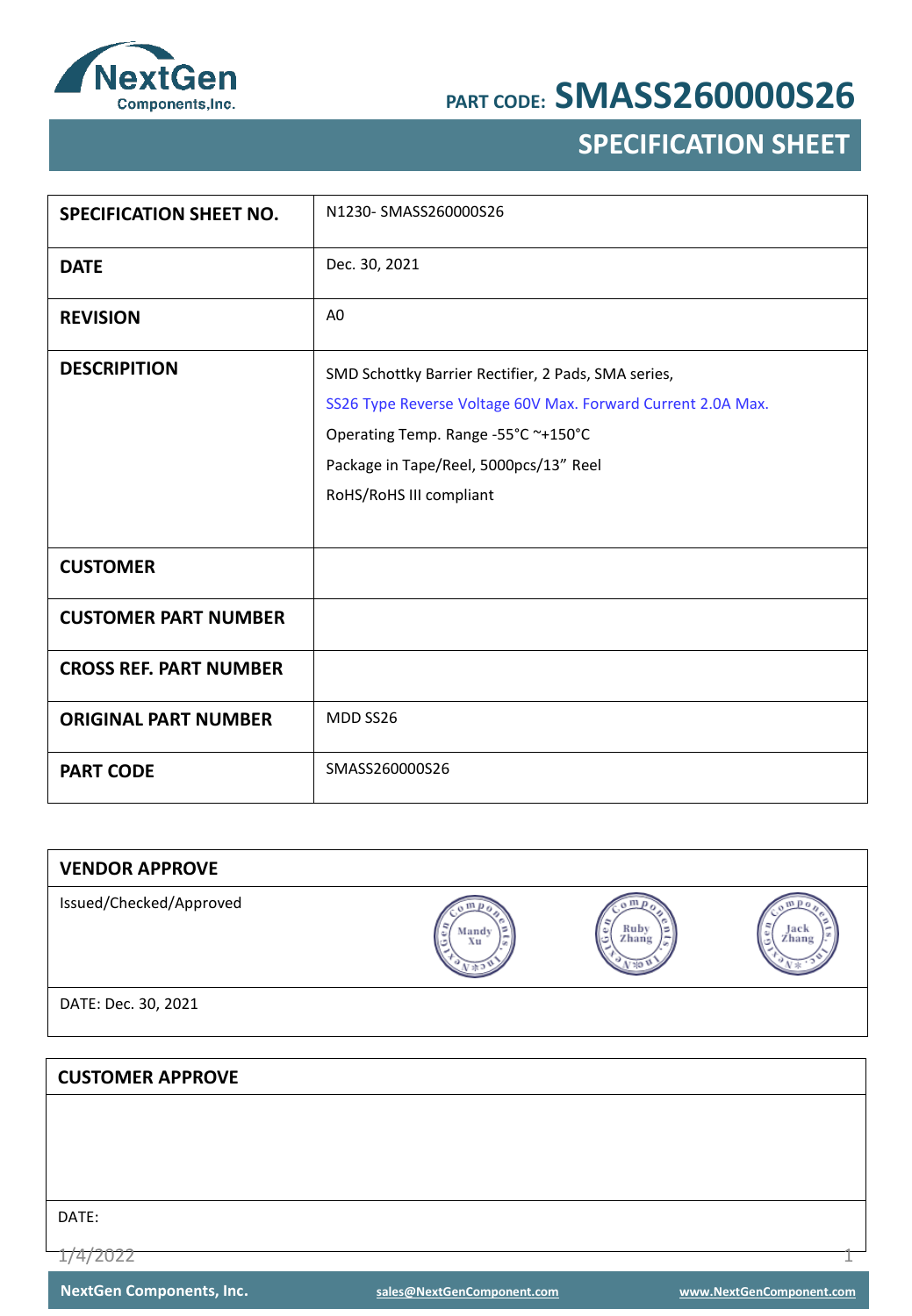

### **SMD SCHOTTKY BARRIER RECTIFIER SMA SERIES**

#### **MAIN FEATURE**

- The plastic package carries Underwriters Laboratory Flammability Classification 94V-0
- Low power loss and high efficiency
- Built-in strain relief,
- High forward surge current capability
- Metal silicon junction, majority carrier conduction
- High temperature soldering guaranteed: 250℃/ 10 seconds at terminals

#### **APPLICATION**

• For surface mounted applications

#### **PART CODE GUIDE**

| <b>SMA</b> | SS260000 | $\sim$<br>Zb. |
|------------|----------|---------------|
|            |          |               |

1) **SMA**: SMD Schottky Barrier Rectifier, 2 Pads, SMA series,

2) **SS260000:** Type code for original part number SS26

3) **S**: Package code, Tape/reel, 5000pcs/reel.

4) **26:** Specification code for. Forward Current 2.0A Max, Reverse Voltage 60V Max.



**[RFQ](mailto:sales@NextGenComponent.com?subject=RFQ%20for%20PART%20CODE:%20SMASS260000S26)**

**Rest For Quotation** 

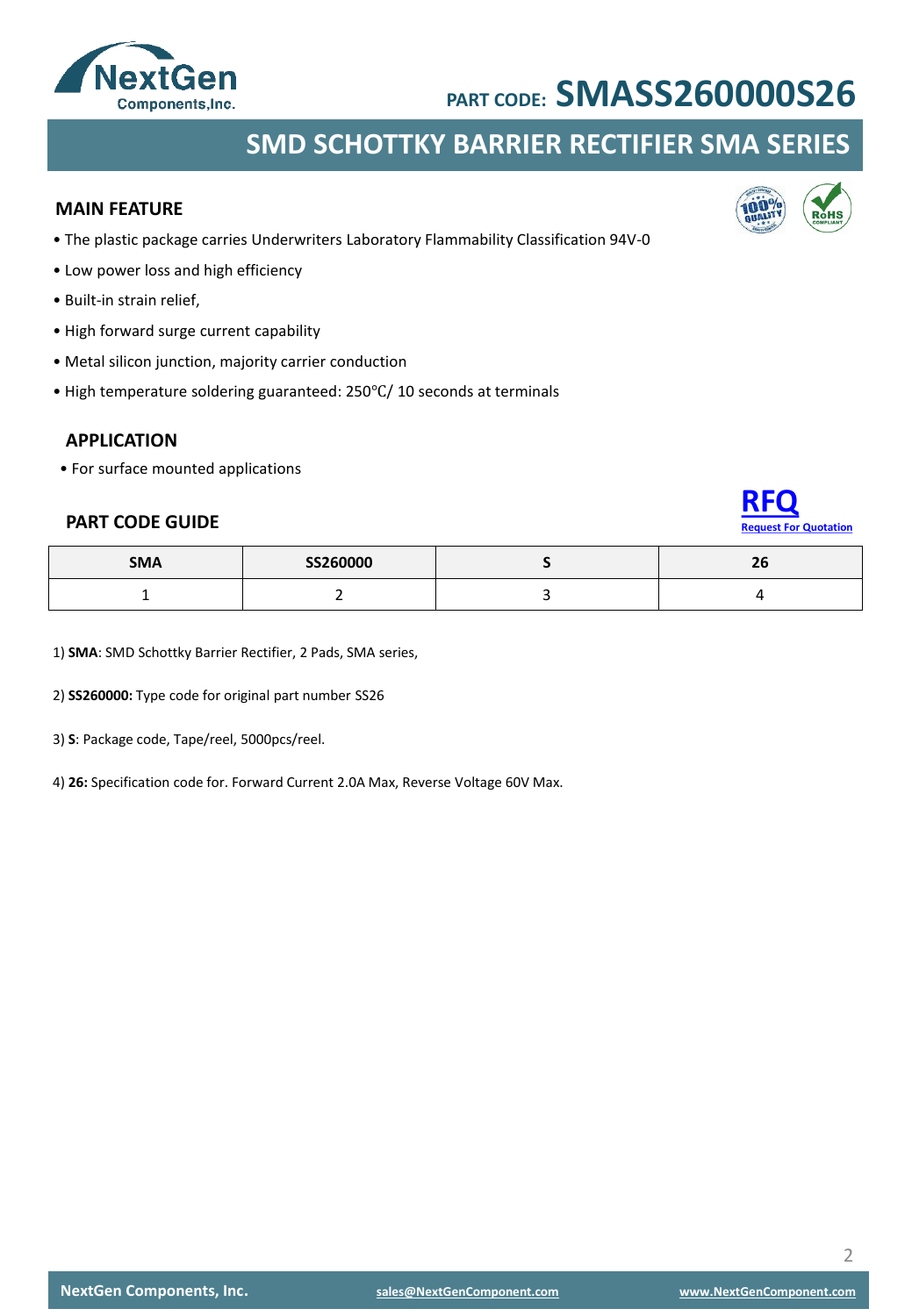

### **SMD SCHOTTKY BARRIER RECTIFIER SMA SERIES**

### **DIMENSION (Unit: Inch/mm)**

**Image for reference**



**Marking: SS26**





| Symbol | Unit<br>(Inch) | Unit<br>(mm) |
|--------|----------------|--------------|
| А      | 0.066          | 1.680        |
| R      | 0.060          | 1.520        |
| C      | 0.154          | 3.900        |
| D      | 0.095          | 2.410        |
| F      | 0.215          | 5.450        |

**Recommend Pad Layout**

3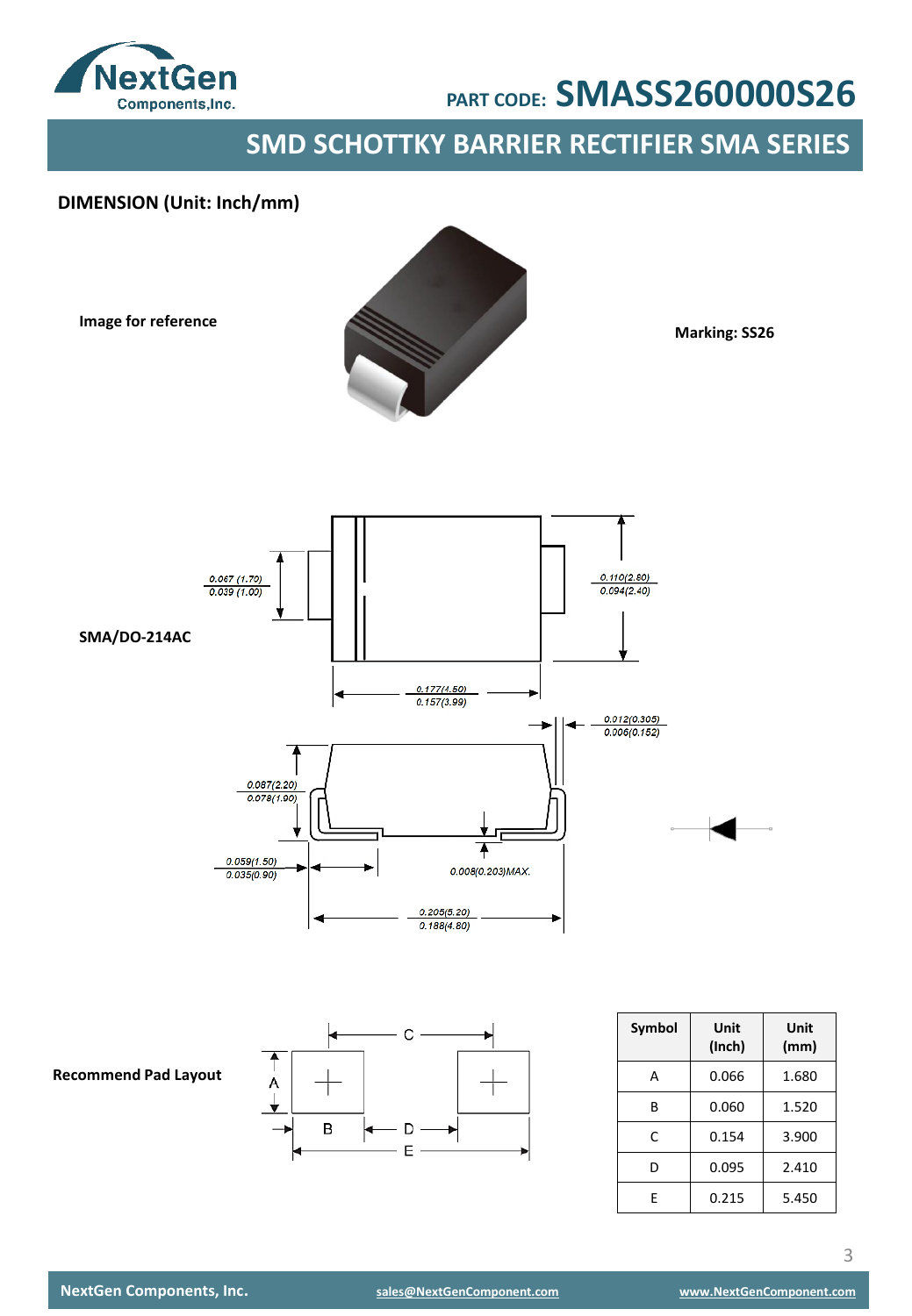



### **SMD SCHOTTKY BARRIER RECTIFIER SMA SERIES**

#### **MECHANICAL DATA**

| Case                                     | <b>Terminals</b>                                                | <b>Polarity</b>                               | <b>Mounting</b><br><b>Position</b> | Weight<br>per piece             |
|------------------------------------------|-----------------------------------------------------------------|-----------------------------------------------|------------------------------------|---------------------------------|
| JEDEC DO-21AC/SMA<br>molded plastic body | Solder plated,<br>Solderable per<br>MIL-STD-750,<br>Method 2026 | Color band<br>denotes cathode<br>end mounting | Any                                | 0.0018 Ounce,<br>$0.0510$ grams |

#### **MAX. RATING & CHARACTERISTICS**

| Parameter                                    |                    | <b>SYMBOLS</b>  |       | <b>VALUE</b> |        | <b>UNITS</b>   |
|----------------------------------------------|--------------------|-----------------|-------|--------------|--------|----------------|
|                                              |                    |                 | Min.  | Typical      | Max.   |                |
| Repetitive peak reverse voltage              |                    | V RRM           |       |              | 60     | Volts          |
| <b>RMS voltage</b>                           |                    | V RMS           |       |              | 42     | Volts          |
| DC blocking voltage                          |                    | V <sub>DC</sub> |       |              | 60     | Volts          |
| Average forward output rectified current     |                    | IAV             |       |              | 2.0    | A              |
| at TL(see fig.1)                             |                    |                 |       |              |        |                |
| Peak forward surge current 8.3ms single half |                    | <b>I FSM</b>    |       | 50           |        | A              |
| sine-wave superimposed on rated load         |                    |                 |       |              |        |                |
| (JEDEC Method)                               |                    |                 |       |              |        |                |
| Instantaneous forward voltage at 2.0A        |                    | V <sub>F</sub>  |       |              | 0.70   | <b>Volts</b>   |
| DC reverse current at rated DC               | $TA = 25^{\circ}C$ | $\overline{R}$  |       |              | 0.5    | mA             |
| blocking voltage                             | <b>TA=100°C</b>    |                 |       |              | 5.0    | m <sub>A</sub> |
| <b>Junction capacitance (Note 2)</b>         |                    | $C_{J}$         |       | 80           |        | pF             |
| Thermal resistance (Note 3)                  |                    | R QJA           |       | 80           |        | °C/W           |
| <b>Operating junction temperature range</b>  |                    | ΤJ              | $-55$ |              | $+150$ | $^{\circ}$ C   |
| Storage temperature range                    |                    | <b>T</b> STG    | $-55$ |              | $+150$ | °C             |

#### Note

- 1. Ratings at 25 C ambient temperature unless otherwise specified. Single phase half-wave 60Hz, resistive or inductive load, for capacitive load current derate by 20%.
- 2. Measured at 1.0MHz and applied reverse voltage of 4.0Voltage
- 3. P.C.B. mounted with 0.2x0.2"(5.0x5.0mm) copper pad areas.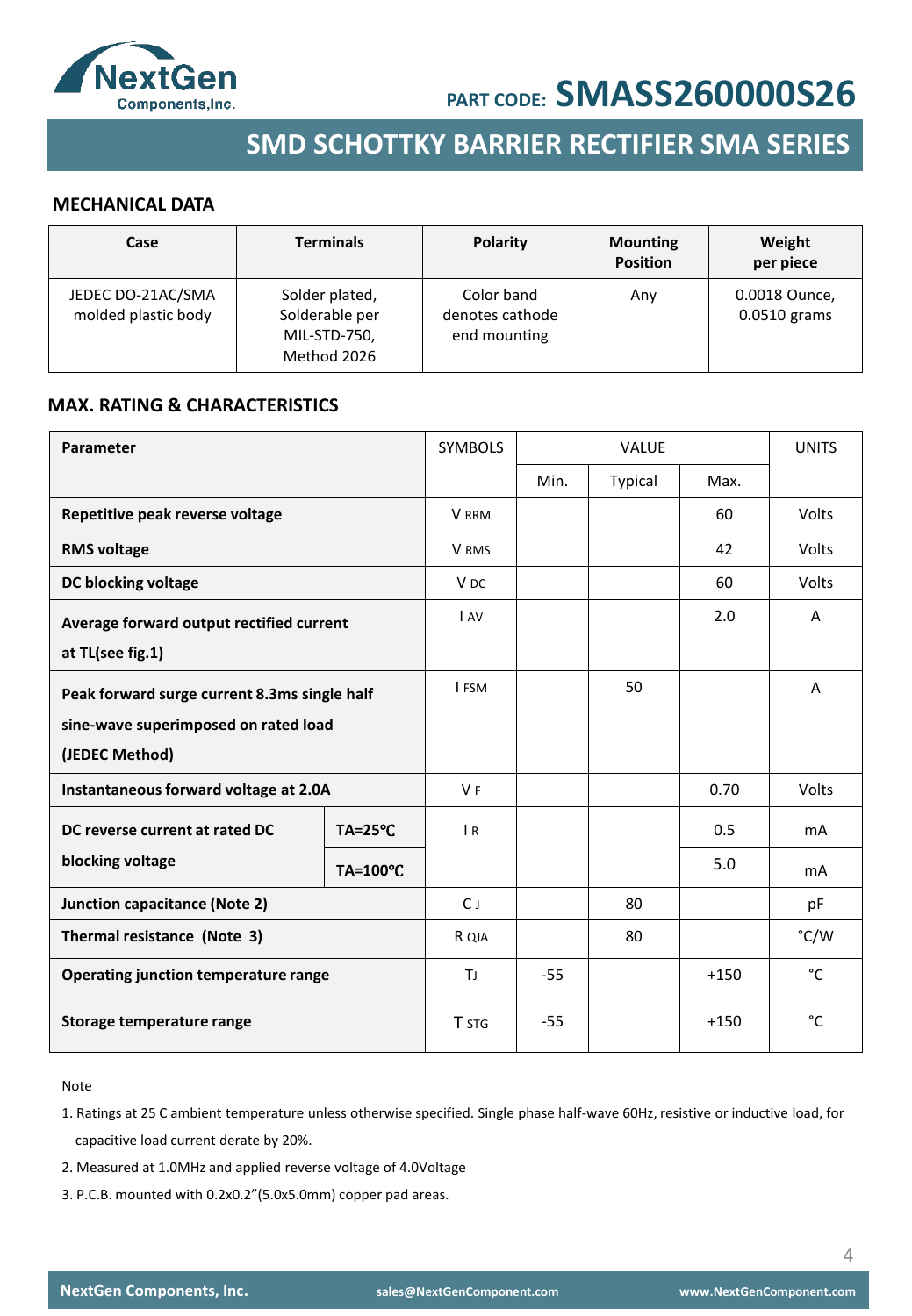

## **SMD SCHOTTKY BARRIER RECTIFIER SMA SERIES**

### **RELIABILITY**

| <b>Number</b>  | <b>Experiment Items</b>                      | <b>Experiment Method And Conditions</b>                                                                        | Reference<br><b>Documents</b>  |
|----------------|----------------------------------------------|----------------------------------------------------------------------------------------------------------------|--------------------------------|
| $\mathbf{1}$   | Solder Resistance Test                       | Test 260°C± 5°C for 10 ± 2 sec.<br>Immerse body into solder 1/16" ± 1/32"                                      | MIL-STD-750D<br>METHOD-2031.2  |
| $\overline{2}$ | Solderability Test                           | 230°C ±5°C for 5 sec.                                                                                          | MIL-STD-750D<br>METHOD-2026.10 |
| 3              | <b>Pull Test</b>                             | 1 kg in axial lead direction for 10 sec.                                                                       | MIL-STD-750D<br>METHOD-2036.4  |
| 4              | <b>Bend Test</b>                             | 0.5Kg Weight Applied To Each Lead,<br>Bending Arcs 90 °C ± 5 °C For 3 Times                                    | MIL-STD-750D<br>METHOD-2036.4  |
| 5              | High Temperature Reverse<br><b>Bias Test</b> | TA=100°C for 1000 Hours at VR=80%<br>Rated VR                                                                  | MIL-STD-750D<br>METHOD-1038.4  |
| 6              | Forward Operation Life Test                  | TA=25°C Rated Average Rectified<br>Current                                                                     | MIL-STD-750D<br>METHOD-1027.3  |
| $\overline{7}$ | Intermittent Operation Life<br>Test          | On state: 5 min with rated IRMS Power<br>Off state: 5 min with Cool Forced Air.<br>On and off for 1000 cycles. | MIL-STD-750D<br>METHOD-1036.3  |
| 8              | Pressure Cooker Test                         | 15 PSIG, TA=121°C, 4 hours                                                                                     | MIL-S-19500<br>APPENOIXC       |
| 9              | <b>Temperature Cycling Test</b>              | -55°C~+125°C; 30 Minutes For Dwelled<br>Time 5 minutes for transferred time.<br>Total: 10 cycles.              | MIL-STD-750D<br>METHOD-1051.7  |
| 10             | <b>Thermal Shock Test</b>                    | 0°C for 5 minutes., 100°C for 5 minutes,<br>Total: 10 cycles                                                   | MIL-STD-750D<br>METHOD-1056.7  |
| 11             | Forward Surge Test                           | 8.3ms Single Sale Sine-wave One Surge.                                                                         | MIL-STD-750D<br>METHOD-4066.4  |
| 12             | <b>Humidity Test</b>                         | TA=65°C, RH=98% for 1000 hours.                                                                                | MIL-STD-750D<br>METHOD-1021.3  |
| 13             | High Temperature Storage<br>life Test        | 150°C for 1000 Hours                                                                                           | MIL-STD-750D<br>METHOD-1031.5  |

5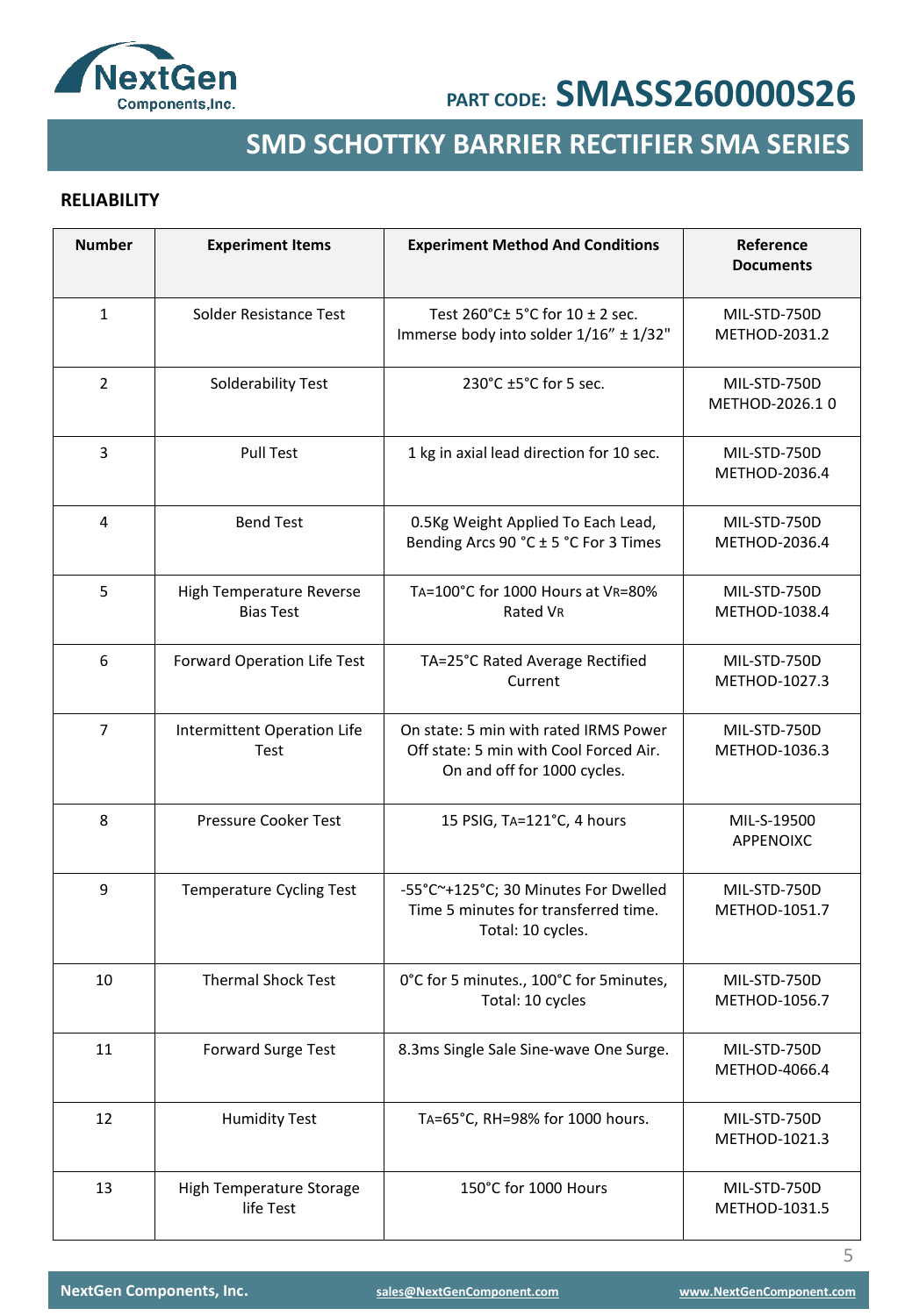

**SMD SCHOTTKY BARRIER RECTIFIER SMA SERIES**

### **SUGGESTED REFLOW PROFILE (For Reference Only)**



| <b>Profile Feature</b>                           |                                  | Pb-Free Assembly      |
|--------------------------------------------------|----------------------------------|-----------------------|
| Average Ramp-up Rate (Ts Max to Tp)              |                                  | 3°C/second Max        |
| Preheat                                          | <b>Temperature Min (Ts Min.)</b> | $150^{\circ}$ C       |
|                                                  | <b>Temperature Max (Ts Max.)</b> | $200^{\circ}$ C       |
|                                                  | Time (ts Min. to ts Max.)        | $60 \sim 180$ seconds |
| <b>Time maintained</b><br>above                  | Temperature (TL)                 | $217^{\circ}$ C       |
|                                                  | Time (tL)                        | $60 \sim 150$ seconds |
| Peak/Classification Temperature (Tp)             |                                  | 250 °C                |
| Time within 5°C of actual Peak Temperature (tp)  |                                  | 10 seconds            |
| Ramp-down rate                                   |                                  | 6 °C /Second Max.     |
| Time 25 $\mathrm{^{\circ}C}$ to Peak Temperature |                                  | 6 minutes Max.        |
| <b>Suggest reflow times</b>                      |                                  | 3 Times Max.          |

6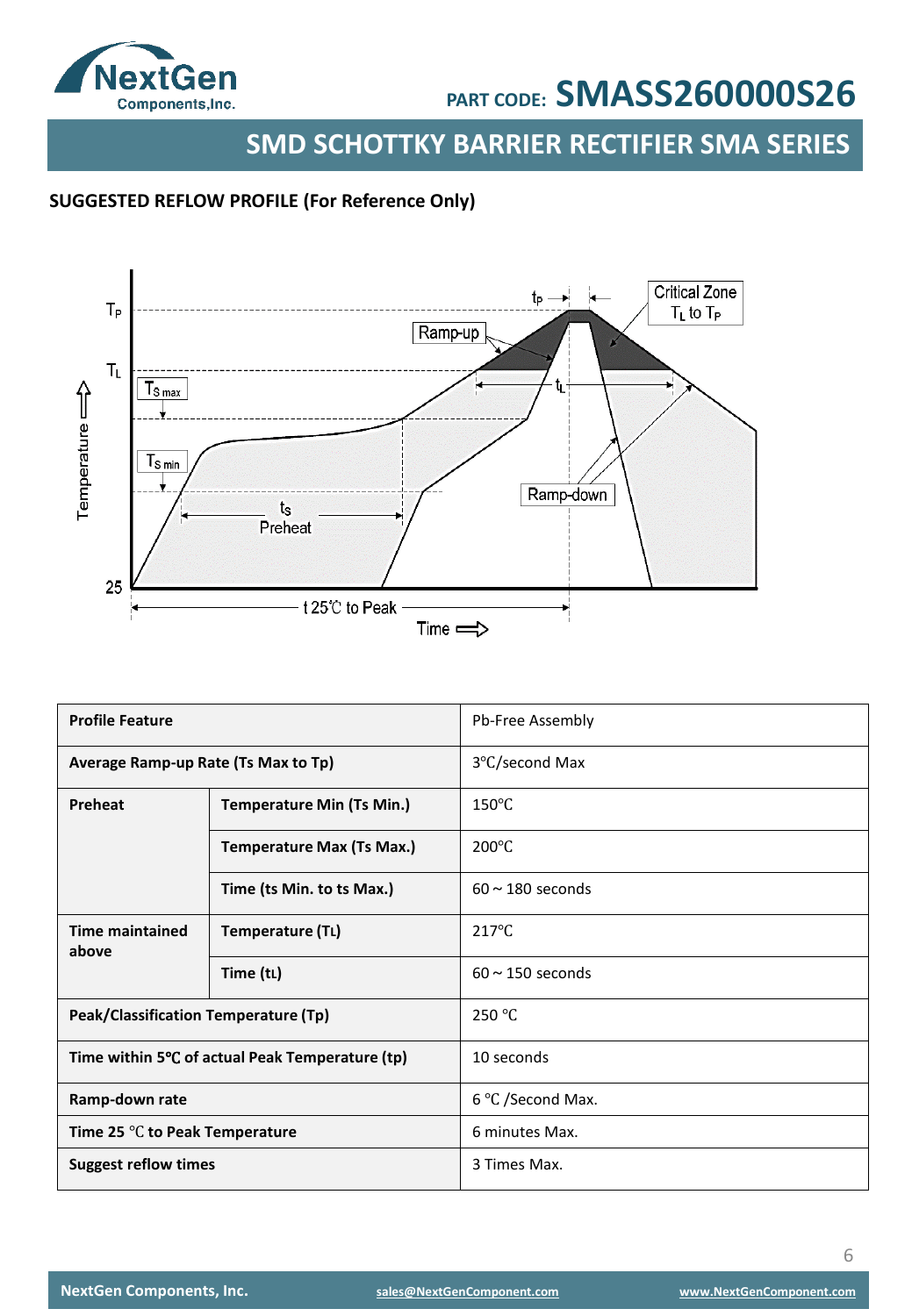

### **SMD SCHOTTKY BARRIER RECTIFIER SMA SERIES**

### **RATINGS AND CHARACTERISTIC CURVES (For Reference Only)**









Percent of Rated Peak Reverse Voltage (%)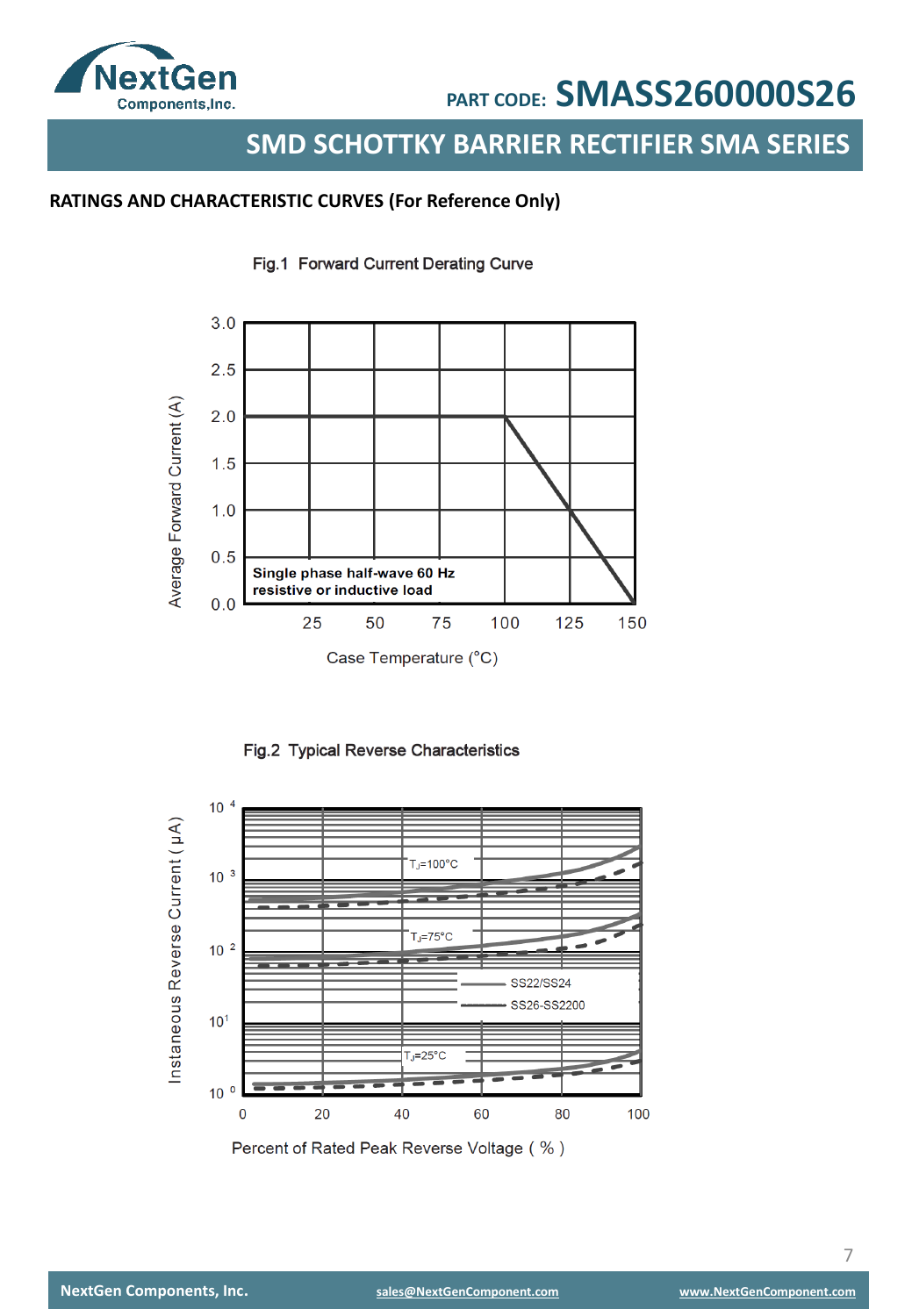

### **SMD SCHOTTKY BARRIER RECTIFIER SMA SERIES**

### **RATINGS AND CHARACTERISTIC CURVES (For Reference Only)**

Fig.3 Typical Forward Characteristic



Fig.4 Typical Junction Capacitance

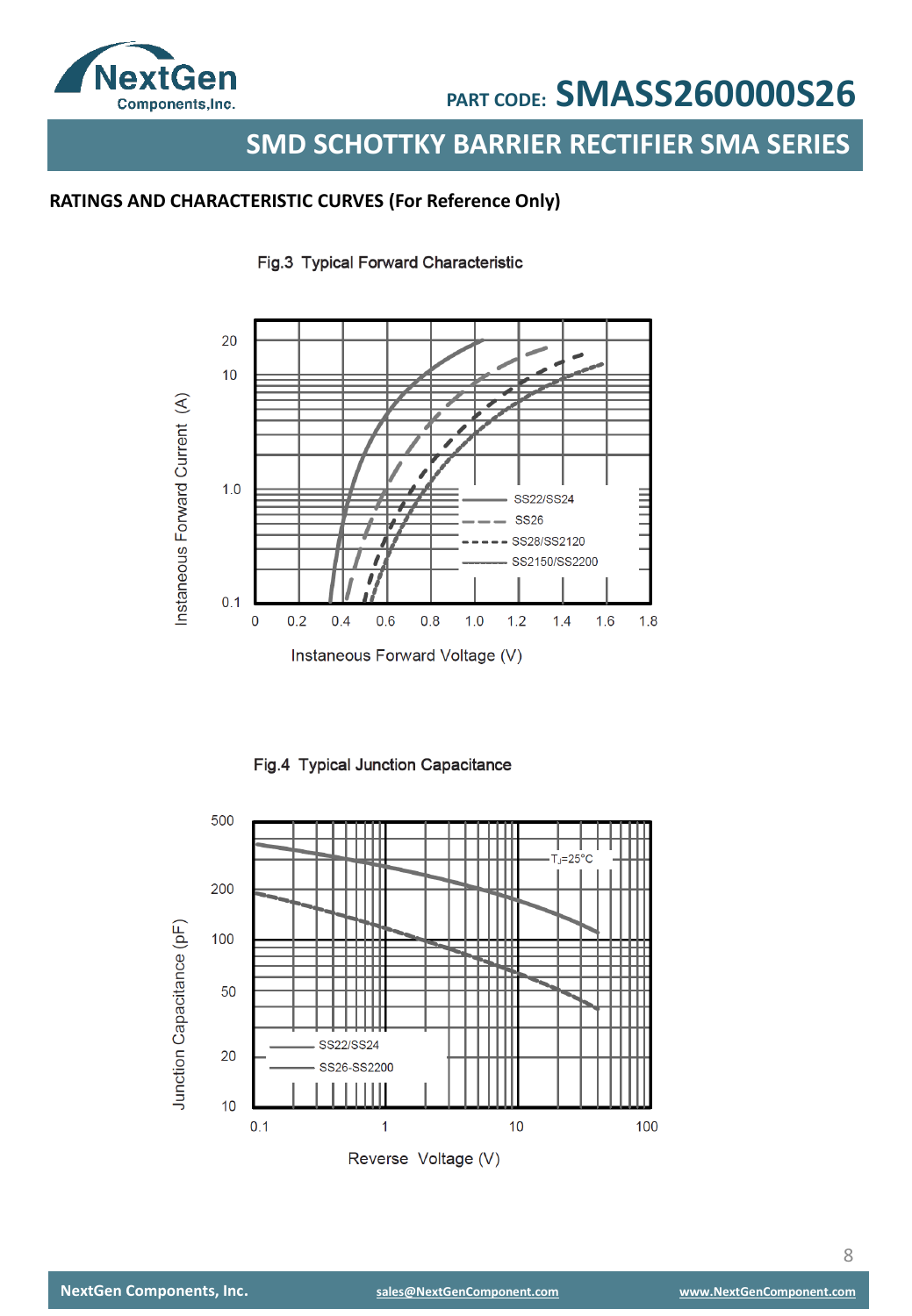

### **SMD SCHOTTKY BARRIER RECTIFIER SMA SERIES**

### **RATINGS AND CHARACTERISTIC CURVES (For Reference Only)**



Fig.5 Maximum Non-Repetitive Peak **Forward Surage Current** 

Fig.6- Typical Transient Thermal Impedance

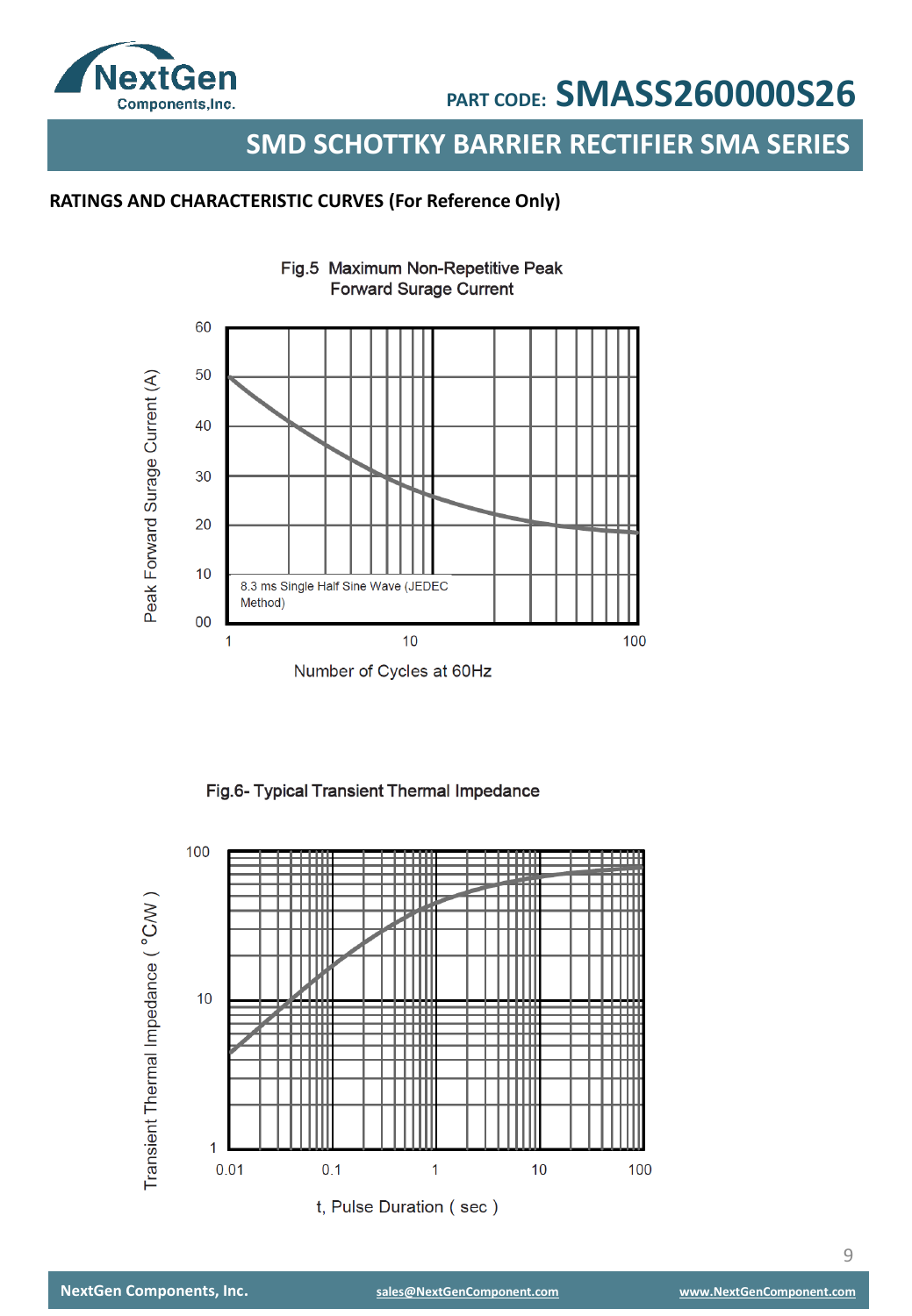

## **SMD SCHOTTKY BARRIER RECTIFIER SMA SERIES**

### **TAPE/REEL (Unit: mm)**

All Devices are packed in accordance with EIA standard RS-481-A and specifications.





| Item                     | Symbol         | <b>Tolerance</b> | SMA/DO-214AC      |
|--------------------------|----------------|------------------|-------------------|
| Carrier width            | А              | 0.1<br>2.8       |                   |
| Carrier Length           | B              | 0.1              | 5.33              |
| Carrier Depth            | $\mathsf C$    | 0.1              | 2.36              |
| Sprocket hole            | d              | 0.05             | 1.50              |
| 13"Reel outside diameter | D              |                  | 330.00            |
| 13"Reel inner diameter   | D <sub>1</sub> |                  | 50.00             |
| 7"Reel outside diameter  | D              |                  |                   |
| 7"Reel inner diameter    | D <sub>1</sub> |                  |                   |
| Feed hole diameter       | D <sub>2</sub> | 0.5              | 13.00             |
| Sprocket hole position   | $\mathsf E$    | 0.1              | 1.75              |
| Punch hole position      | F              | 0.1              | 5.50              |
| Punch hole pitch         | P              | 0.1              | 4.00              |
| Sprocket hole pitch      | P <sub>0</sub> | 0.1              | 4.00              |
| Embossment center        | P1             | $0.1\,$          | 2.0               |
| Overall tape thickness   | T              | 0.1              | 0.28              |
| Tape width               | W              | 0.3              | 12.00             |
| Reel width               | W1             | 1.0              | 18.0<br>$4\theta$ |

**NextGen Components, Inc. [sales@NextGenComponent.com](mailto:sales@NextGenComponent.com) [www.NextGenComponent.com](http://www.nextgencomponent.com/)**